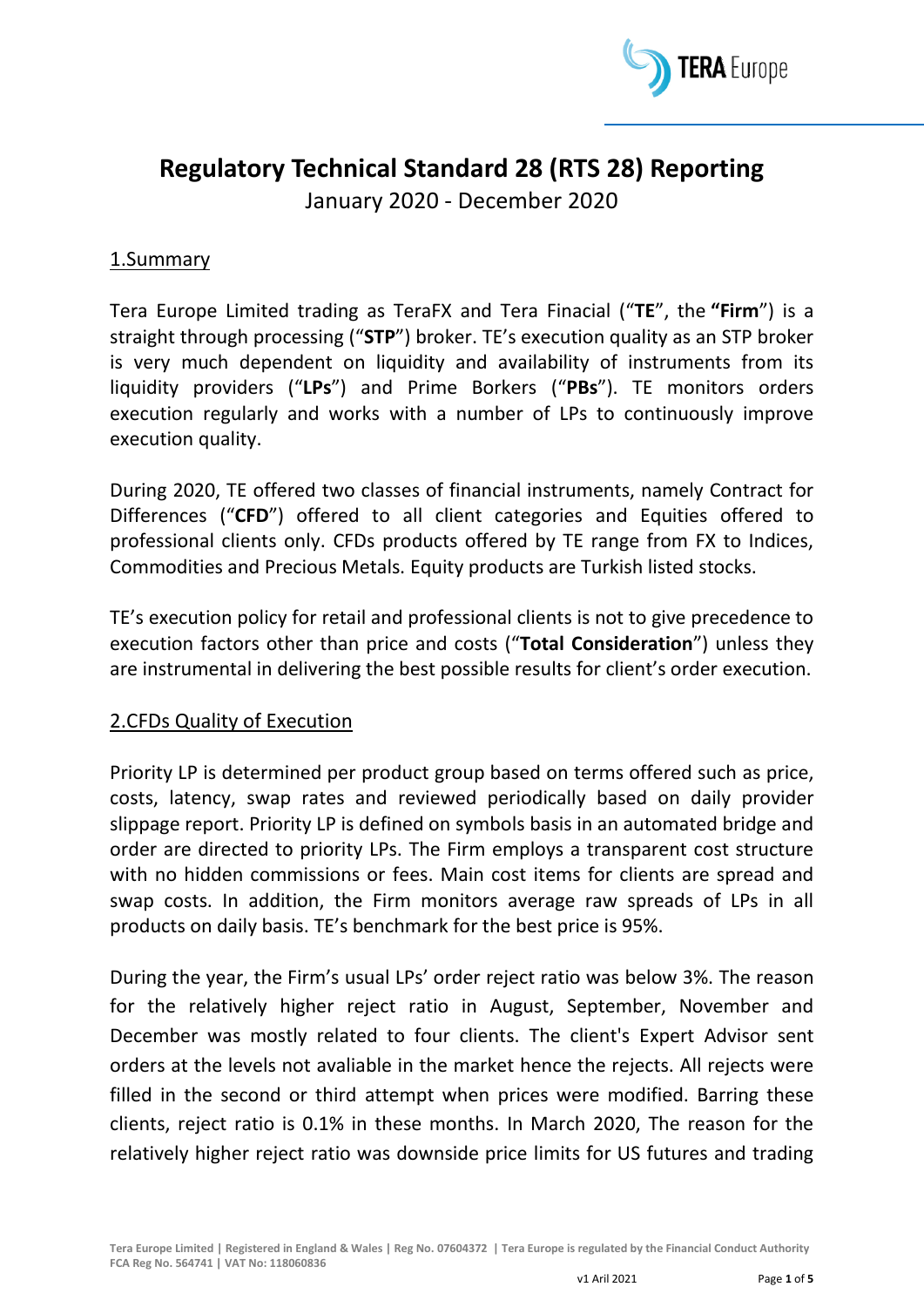

suspension for US futures. A Client sent US futures orders when Trading was suspended. Barring this client, reject ratio is 0.02% for the month.





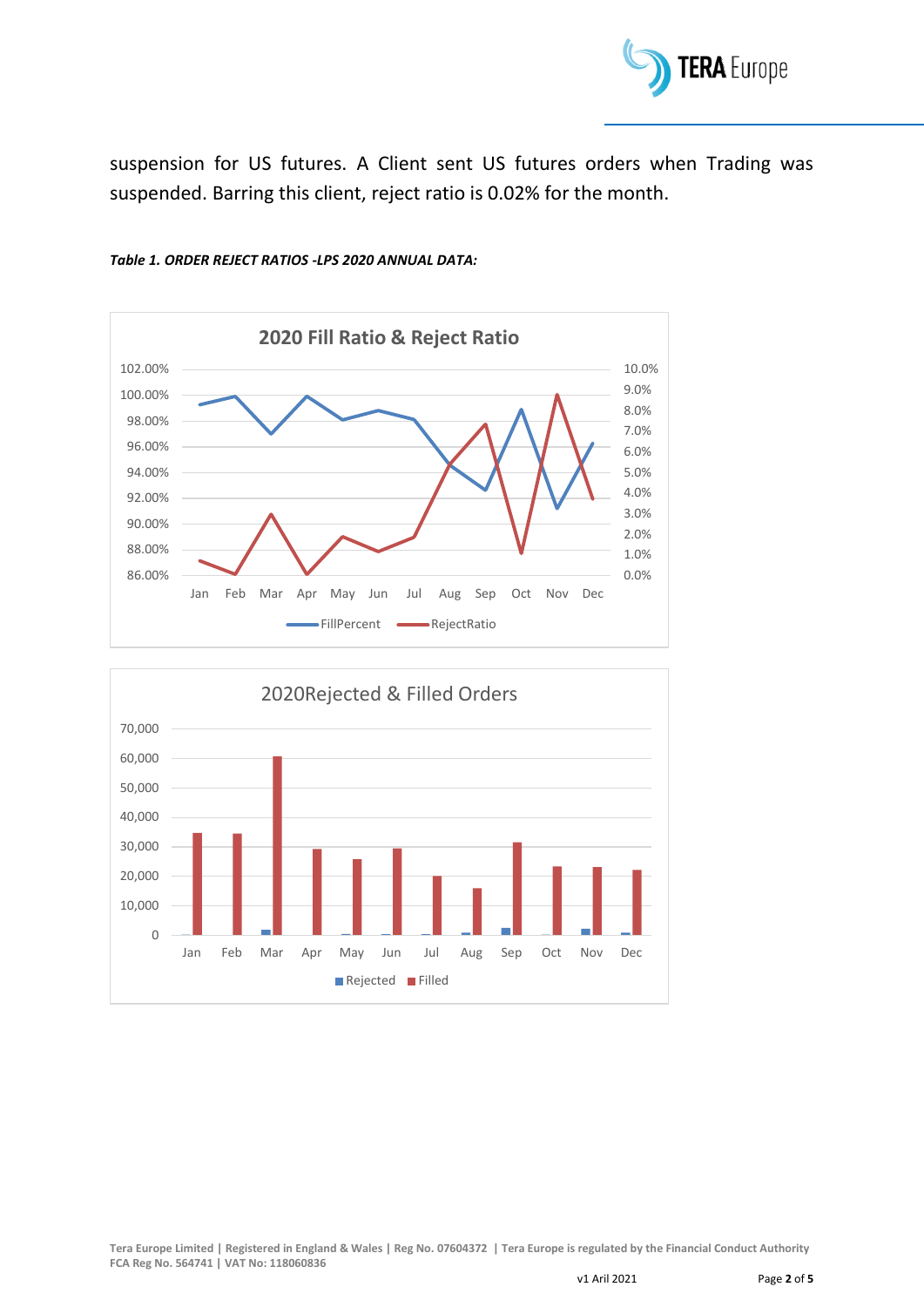

During 2020, orders' execution latency was within reasonable range: 106 milliseconds on average.

|                   | <b>Average</b>       | <b>Average Max Duration</b> | <b>Average Min Duration</b> |                     |
|-------------------|----------------------|-----------------------------|-----------------------------|---------------------|
| 2020              | <b>Duration (ms)</b> | top 10% (ms)                | bottom 10% (ms)             | <b>Total orders</b> |
| Jan               | 120                  | 401                         | 12                          | 34753               |
| Feb               | 113                  | 285                         | 13                          | 34483               |
| Mar               | 108                  | 228                         | 10                          | 60715               |
| Apr               | 109                  | 215                         | 13                          | 29289               |
| May               | 100                  | 234                         | 10                          | 25873               |
| Jun               | 122                  | 387                         | 11                          | 29519               |
| Jul               | 86                   | 134                         | 10                          | 20075               |
| Aug               | 97                   | 140                         | 9                           | 15989               |
| Sep               | 103                  | 152                         | 13                          | 31625               |
| Oct               | 105                  | 195                         | 11                          | 23407               |
| Nov               | 105                  | 170                         | 13                          | 23174               |
| <b>Dec</b>        | 105                  | 170                         | 12                          | 22148               |
| * ms: millisecond |                      |                             |                             |                     |
| 2020AVERAGE       | 106                  | 226                         | 11                          |                     |

#### *Table 2. AVERAGE DURATION OF ORDERS PER MONTH IN 2020*

For information regarding PROFESSIONAL clients as per Annex II of Commission Delegated Regulation (EU) 2017/575 see table 3 below.

#### **Table 3. PROFESSIONAL CLIENTS**

| <b>Class of Instrument</b>                                                            | <b>Contracts for Difference</b>                                                        |                                                                                      |                                    |                                          |                                     |
|---------------------------------------------------------------------------------------|----------------------------------------------------------------------------------------|--------------------------------------------------------------------------------------|------------------------------------|------------------------------------------|-------------------------------------|
| Notification if <1 average trade per<br>business day in the previous year             | N                                                                                      |                                                                                      |                                    |                                          |                                     |
| Top five execution venues ranked in<br>terms of trading volumes (descending<br>order) | Proportion<br>of volume<br>executed<br>as a<br>percentage<br>of total in<br>that class | Proportion<br>of orders<br>executed<br>as<br>percentage<br>of total in<br>that class | Percentage<br>of passive<br>orders | Percentage<br>οf<br>aggressive<br>orders | Percentage<br>of directed<br>orders |
| TMP (529900WZQBZ6KA701930)                                                            | 43.82%                                                                                 | 81.64%                                                                               | 0.00%                              | 100.00%                                  | 0.00%                               |
| Squared (635400GNRY1S6JXJSV51)                                                        | 18.88%                                                                                 | 2.89%                                                                                | 0.00%                              | 100.00%                                  | 0.00%                               |
| ISPRIME HK(54930069ZHRSYSPI5H57)                                                      | 0.01%                                                                                  | 0.03%                                                                                | 0.00%                              | 100.00%                                  | 0.00%                               |
| ISPRIME UK(549300F62BRRDZKCUZ58)                                                      | 2.84%                                                                                  | 5.16%                                                                                | 0.00%                              | 100.00%                                  | 0.00%                               |
| IG(21380017XKSVQ3LC3V75)                                                              | 13.35%                                                                                 | 5.22%                                                                                | 0.00%                              | 100.00%                                  | 0.00%                               |
| CFH (549300FSY1BKNGVUOR59)                                                            | 21.11%                                                                                 | 5.07%                                                                                | 0.00%                              | 100.00%                                  | 0.00%                               |

For information regarding RETAIL clients as per Annex II of Commission Delegated Regulation (EU) 2017/575 see table 4 below.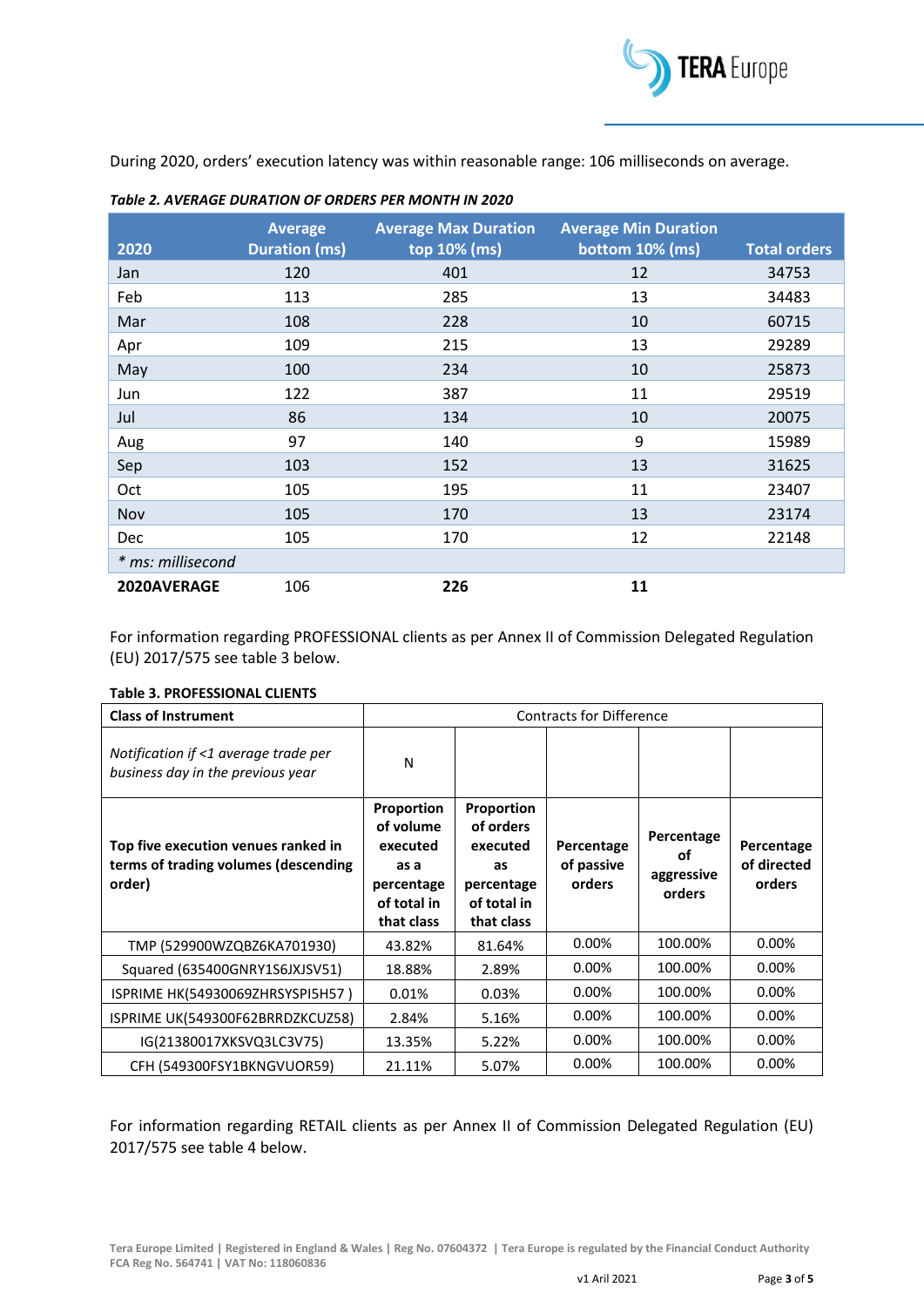

| <b>Class of Instrument</b>                                                            | <b>Contracts for Difference</b>                                                               |                                                                                      |                                    |                                          |                                     |
|---------------------------------------------------------------------------------------|-----------------------------------------------------------------------------------------------|--------------------------------------------------------------------------------------|------------------------------------|------------------------------------------|-------------------------------------|
| Notification if <1 average trade per<br>business day in the previous year             | N                                                                                             |                                                                                      |                                    |                                          |                                     |
| Top five execution venues ranked in<br>terms of trading volumes (descending<br>order) | <b>Proportion</b><br>of volume<br>executed<br>as a<br>percentage<br>of total in<br>that class | Proportion<br>of orders<br>executed<br>as<br>percentage<br>of total in<br>that class | Percentage<br>of passive<br>orders | Percentage<br>οf<br>aggressive<br>orders | Percentage<br>of directed<br>orders |
| TMP (529900WZQBZ6KA701930)                                                            | 91.67%                                                                                        | 97.07%                                                                               | 0.00%                              | 100.00%                                  | 0.00%                               |
| Squared (635400GNRY1S6JXJSV51)                                                        | 0.81%                                                                                         | 0.90%                                                                                | 0.00%                              | 100.00%                                  | 0.00%                               |
| ISPRIME UK(549300F62BRRDZKCUZ58)                                                      | 2.26%                                                                                         | 0.45%                                                                                | 0.00%                              | 100.00%                                  | 0.00%                               |
| IG(21380017XKSVQ3LC3V75)                                                              | 0.01%                                                                                         | 0.01%                                                                                | 0.00%                              | 100.00%                                  | 0.00%                               |
| CFH (549300FSY1BKNGVUOR59)                                                            | 5.25%                                                                                         | 1.58%                                                                                | 0.00%                              | 100.00%                                  | 0.00%                               |

### 1. Equities Quality of Execution

During 2020, TE worked with Global Prime Partners ("GPP") and Wood and Co ("Wood") - Prime Brokers to enable access to the stock exchange(s) for equity products.

For information regarding PROFESSIONAL clients as per Annex II of Commission Delegated Regulation (EU) 2017/575, see table 5 below.

| <b>Table 5. PROFESSIONAL CLIENTS</b>                                                  |                                                                                            |                                                                                          |                                    |                                          |                                     |
|---------------------------------------------------------------------------------------|--------------------------------------------------------------------------------------------|------------------------------------------------------------------------------------------|------------------------------------|------------------------------------------|-------------------------------------|
| <b>Class of Instrument</b>                                                            | (a) Equity - Shares (i) Tick size liquidity bands 5 and 6 (from 2000 trades per day)       |                                                                                          |                                    |                                          |                                     |
| Notification if <1 average trade<br>per business day in the previous<br>year          | v                                                                                          |                                                                                          |                                    |                                          |                                     |
| Top five execution venues<br>ranked in terms of trading<br>volumes (descending order) | <b>Proportion of</b><br>volume<br>executed as a<br>percentage of<br>total in that<br>class | <b>Proportion of</b><br>orders<br>executed as<br>percentage of<br>total in that<br>class | Percentage<br>of passive<br>orders | Percentage<br>οf<br>aggressive<br>orders | Percentage of<br>directed<br>orders |
| WOOD<br>(549300UYJKOXE3HB8L79)                                                        | 92.27%                                                                                     | 89.96%                                                                                   | $0.00\%$                           | 100.00%                                  | 0.00%                               |
|                                                                                       |                                                                                            |                                                                                          |                                    |                                          |                                     |

Information regarding RETAIL clients as per Annex II of Commission Delegated Regulation (EU) 2017/575: TE had no retail clients trading in "(a) Equities – Shares & Depositary Receipts" class of financial instrument.